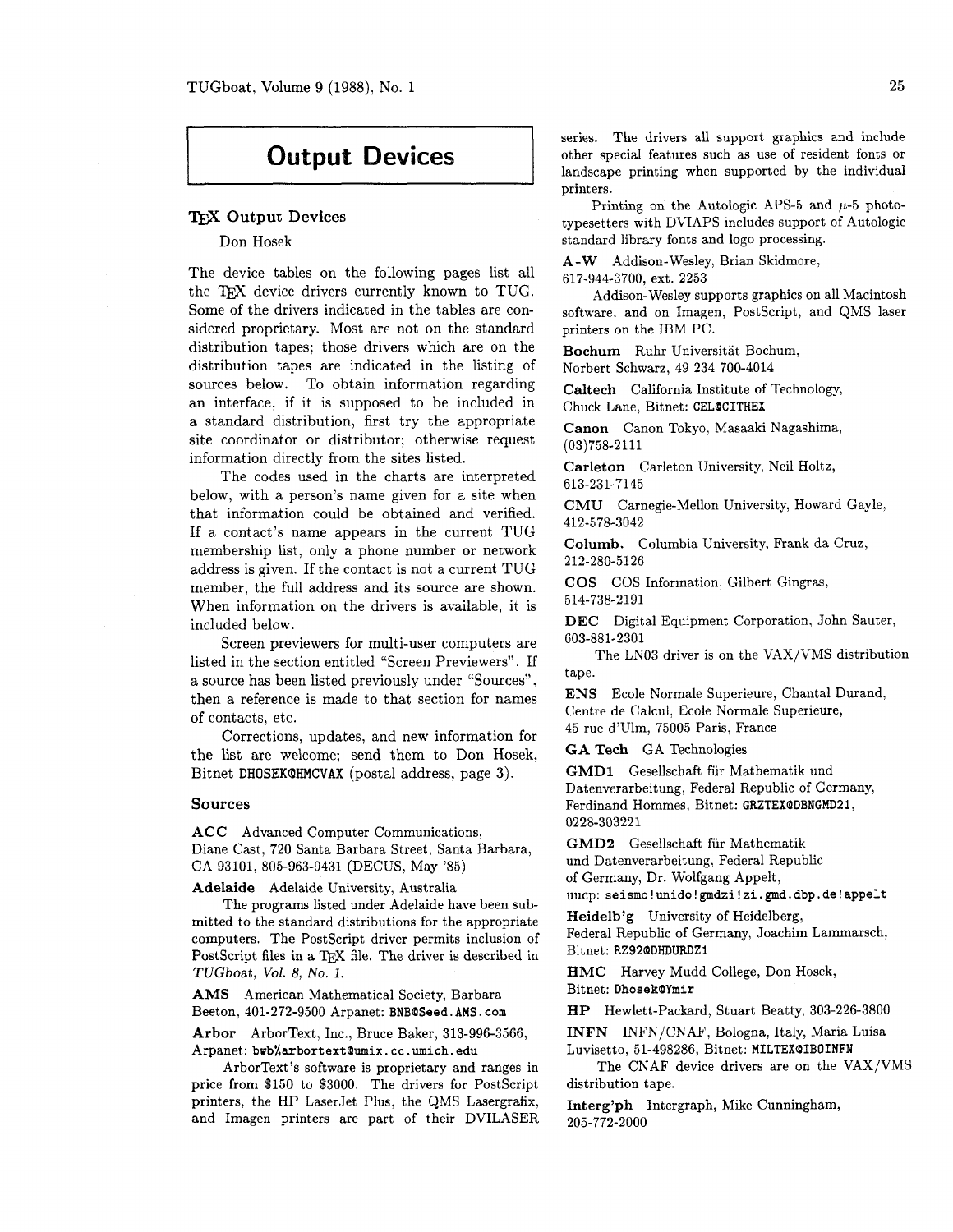**JDJW** JDJ Wordware, John D. Johnson;

415-965-3245, Arpanet: **M. JOHNQSierra. Stanf ord. Edu**  K&S Kellerman and Smith, Barry Smith, 503-222-4234

The VAX/VMS Imagen driver supports graphics.

Kettler Kettler EDV Consulting, P. 0. Box 1345, D-8172 Lenggries, Federal Republic Germany, +49 8042 8081

The LaserJet driver supports graphics inclusion in device dependent format. PK font files are used. This program is proprietary. Contact Kettler for further information.

LaserPrint LaserPrint, P. 0. Box 35, D-6101 Frankisch Crumbach, Federal Republic Germany, +49 6164 4044

The driver supports graphics inclusion in device dependent format. PK font files are used. This program is proprietary. Contact LaserPrint for further information.

LLL Lawrence Livermore Laboratory

LSU Louisiana State University, Neal Stoltzfus, 504-388-1570

Milan1 Università Degli Studi Milan, Italy, Dario Lucarella, 02/23.62.441

Milan2 Universita Degli Studi Milan, Italy, Giovanni Canzii, 02/23.52.93

MIT Massachusetts Institute of Technology,

Chris Lindblad, MIT A1 Laboratory, 617-253-8828 The drivers for Symbolics Lisp machines use the Symbolics Generic Hardcopy interface as a back end, so it should work on any printer that has a driver written for it. The printers listed in the table indicate drivers the program has been tested on.

The UNIX drivers for PostScript and QMS printers both support landscape printing and graphics inclusion via specials.

MPAE Max-Planck-Institut fur Aeronomie,

H. Kopka, (49) 556-41451, Bitnet: **MI040LQD606WD01** 

MR Math Reviews, Dan Latterner, 313-996-5266

NJIT New Jersey Institute of Technology

OCLC OCLC, Tom Hickey, 6565 Frantz Road, Dublin, OH 43017, 616-764-6075

OSU2 Ohio State University, Ms. Marty Marlatt, Department of Computer and Information Science, 2036 Neil Avenue, Columbus, OH 43210

The drivers are distributed on either ANSI or TOPS-20 DUMPER tapes, with hardcopy documentation. There is a \$125 service charge (payable to Ohio State University) to cover postage, handling, photocopying, etc.

Pers Personal TFX, Inc., Lance Carnes,

415-388-8853

Graphic output is supported on Imagen, Post-Script, and QMS printers.

Philips Philips Kommunikations Industrie AG, TEKADE Fernmeldeanlagen, Attn. Dr. J. Lenzer, Thurn-und-Taxis-Str., D-8500 Niirnberg, Federal Republic Germany, +49 911 5262019

PPC Princeton Plasma Physics Lab, Charles

Karney, Arpanet: **KarneyXPPC** . **MFENETQNMFECC** . **ARPA**  Versatec output from TEXspool is produced via the

NETPLOT program. TEXspool also produces output for the FR80 camera. Color and graphics primitives are supported through specials.

Procyon Procyon Informatics, Dublin, Ireland, John Roden, 353-1-791323

RTI Research Triangle Institute, Randy Buckland, Arpanet: **rcbQrti .rti .org** 

The program is available in the **comp. sources .misc**  archives on Arpanet and Usenet.

Saar Universitat des Saarlandes, Saarbriicken, Federal Republic of Germany, Prof. Dr. Reinhard Wilhelm, uucp: **uilhelmQsbsvax** . **WCP** 

SARA Stichting Acad Rechenzentrum Amsterdam, Han Noot, Stichting Math Centrum, Tweede Boerhaavestraat 49, 1091 AL Amsterdam (see TUGboat, Vol. 5, No. 1)

Scan Scan Laser, England, John Escott, +1 638 0536

Sci Ap Science Applications, San Diego, CA, 619-458-2616

SEP Systemhaus für Elektronisches Publizieren, Robert Schoninger, Arndtstrasse 12, 5000 Koln, Federal Republic of Germany

DVIP400 uses PXL files. Landscape printing is supported in all versions and graphics. inclusion in all but the IBM PC version. Source is available on request. Cost varies from 300-1848DM.

Stanford Stanford University

The Imagen driver from Stanford is present on most distributions as the file **DVIIMP** . WEB. It provides limited graphics ability.

Sun Sun, Inc.

Sydney University of Sydney, Alec Dunn,

(02) 692 2014, ACSnet: **alecdQf acet** . **ee** . **su. oz** 

Talaris Talaris, Rick Brown, 619-587-0787 All of the Talaris drivers support graphics.

T A&M1 Texas A&M, Bart Childs, 409-845-5470, CSnet: **ChildsQTAMU** 

Graphics is supported on the Data General drivers for the Printronix, Toshiba, and Versatec on the Data General MV. On the TI PC, graphics is supported on the Printronix and Texas Instruments 855 printers. There are also previewers available for both the Data General and the TI.

T A&M2 Texas A&M, Ken Marsh, 409-845-4940, Bitnet: **KMarshQTAMNIL** 

T A&M3 Texas A&M, Norman Naugle, 409-845-3104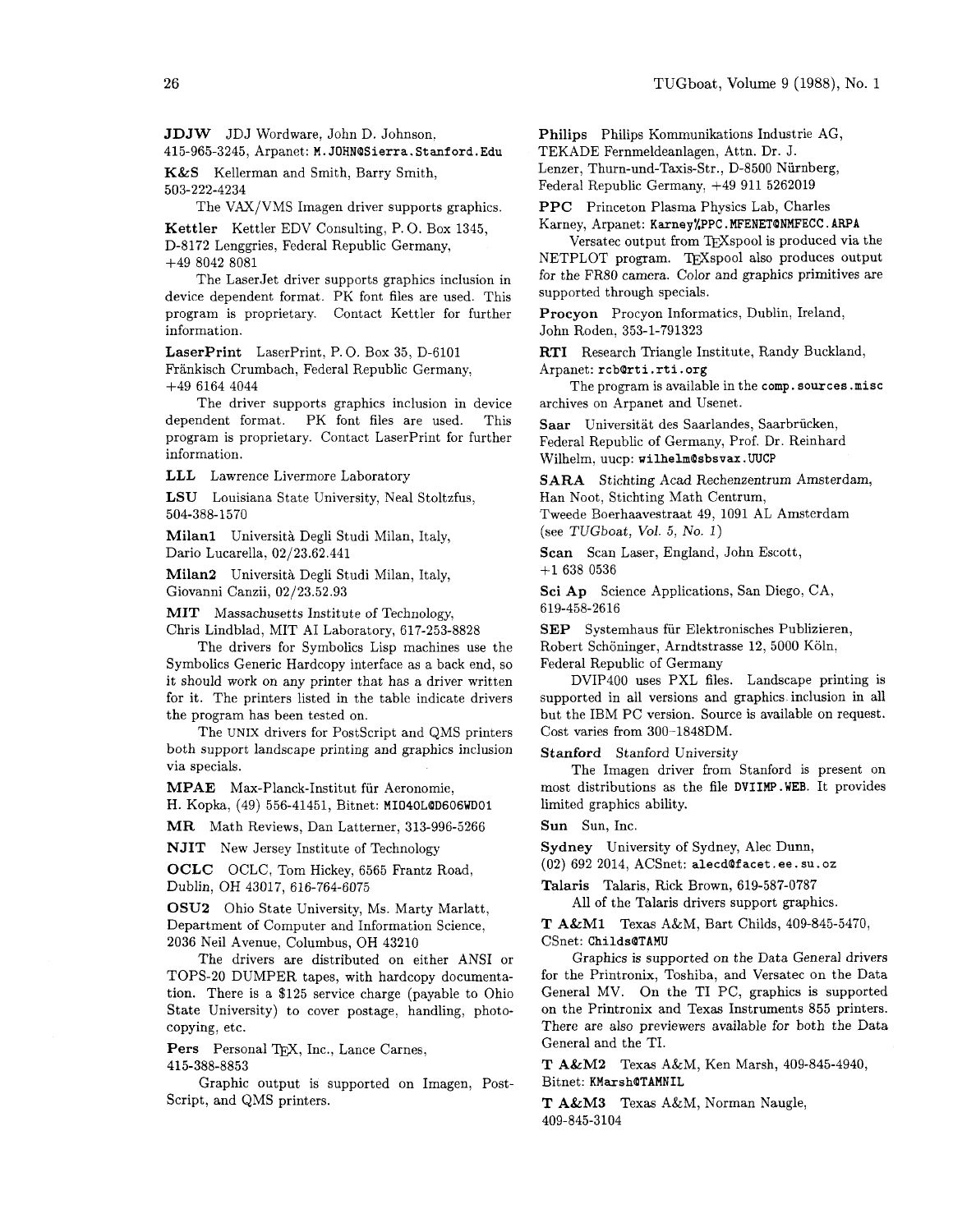| Low-Resolution Printers on Multi-User Systems - Laser Xerographic, Electro-El |                           |        |                       |                             |                           |                         |                            |                                    |     |
|-------------------------------------------------------------------------------|---------------------------|--------|-----------------------|-----------------------------|---------------------------|-------------------------|----------------------------|------------------------------------|-----|
| Agfa P400                                                                     | Amdahi CDC<br>(MTS) Cyber |        | Data<br>General<br>MV |                             |                           | DEC-10 DEC-20 HP9000 BM | SEP                        | <b>IBM</b> IBM<br>VM/CMSVM/<br>SEP |     |
| Canon                                                                         |                           |        |                       |                             | Utah                      | Utah                    |                            |                                    |     |
| DEC LN01                                                                      |                           |        |                       |                             |                           |                         |                            |                                    |     |
| DEC LN03                                                                      |                           |        |                       |                             | Utah                      | $\sqrt{Utah}$           |                            |                                    |     |
| Golden Laser 100                                                              |                           |        |                       |                             | $\overline{\sf{Utah}}$    | Utah                    |                            |                                    |     |
| <b>HP LaserJet Plus</b>                                                       |                           |        |                       |                             | Utah                      | TA&M2                   |                            |                                    |     |
| IBM 38xx,<br>4250, Sherpa                                                     |                           |        |                       |                             |                           |                         |                            | GMD1 GMD1<br>Heidelb'g Wash St     |     |
| <b>Imagen</b>                                                                 | Arbor<br>UBC              |        |                       | TA&M1 Stanford Columb. Utah |                           |                         | Arbor                      | Arbor<br>W'mann                    |     |
| Philips Elpho                                                                 |                           |        |                       |                             |                           |                         |                            |                                    |     |
| PostScript printers                                                           |                           |        |                       |                             | Utah                      | Arbor<br> Utah          |                            | Arbor                              |     |
| QMS Lasergrafix                                                               | Arbor                     |        | U Wash2 T A&M1        |                             |                           | TA&M2 Arbor<br>GMD      |                            | Arbor<br>GMD                       |     |
| <b>Symbolics</b>                                                              |                           |        |                       |                             | U Wash1                   |                         |                            |                                    |     |
| <b>Talaris</b><br>Xerox Dover                                                 |                           |        |                       |                             | $\overline{\text{LMM}}$   |                         | <b>Talaris</b>             | $\sqrt{\mathsf{Talaris}}$          |     |
| <b>Xerox 270011</b>                                                           |                           | Bochum |                       |                             |                           |                         |                            | <b>ENS</b>                         |     |
| Xerox 9700                                                                    |                           |        |                       |                             | OSU <sub>2</sub><br>Xerox |                         |                            |                                    | TA& |
|                                                                               | Arbor<br>U Mich           |        |                       |                             |                           |                         | Arbor Arbor<br>TA&M4 TA&M4 |                                    |     |

# Low-Resolution Printers on Multi-User Systems — Laser Xerographic, Electro-Erosion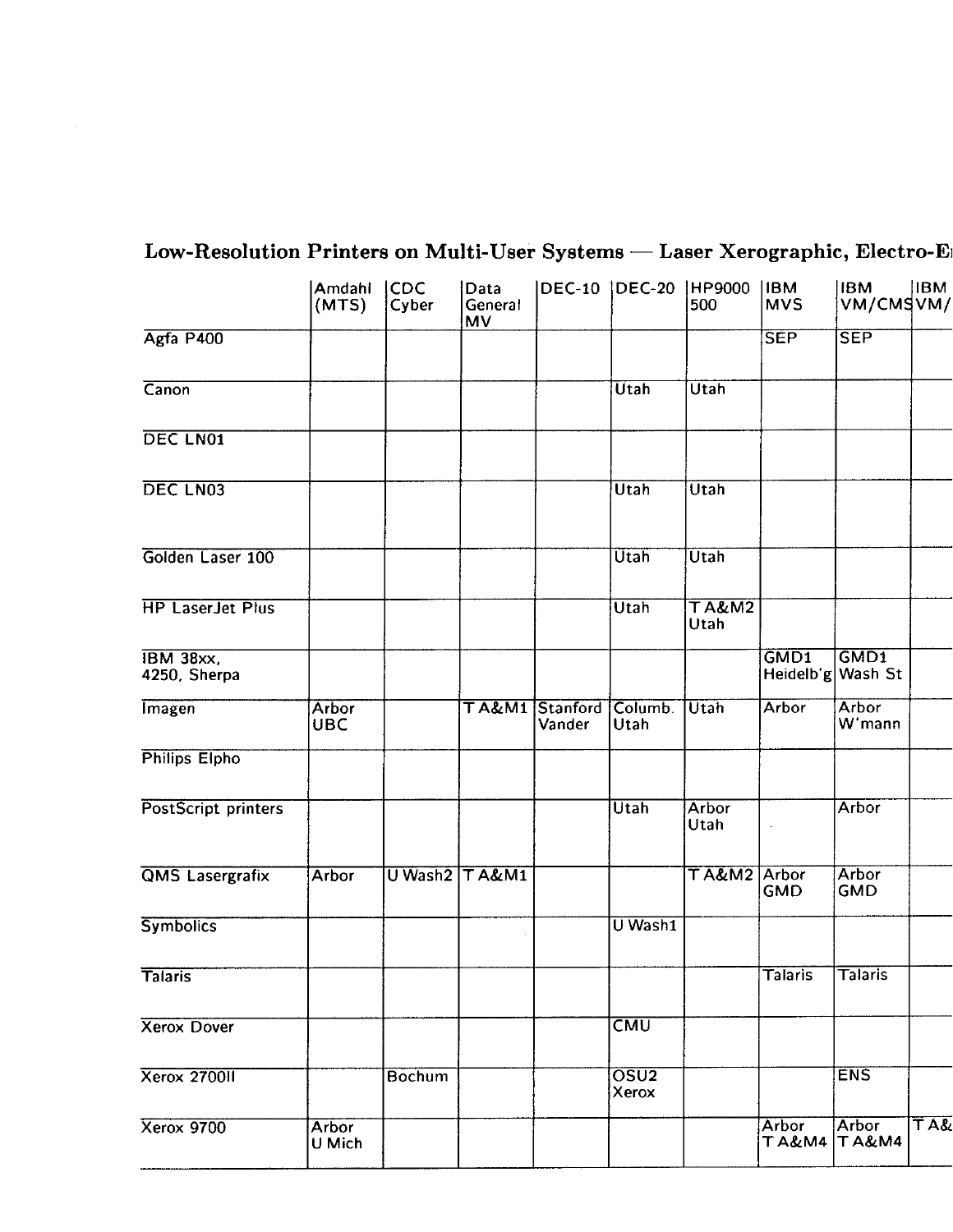| Low-Resolution Printers on Microcomputers and Workstations |                |                  |            |        |        |                                     |                            | raser verngraf               |
|------------------------------------------------------------|----------------|------------------|------------|--------|--------|-------------------------------------|----------------------------|------------------------------|
|                                                            | Apollo         | Atari ST         | HP1000     | HP3000 | HP9000 | <b>Jd MBI</b>                       | IntegratedSUN<br>Solutions |                              |
| Agfa P400                                                  |                |                  |            |        |        | <b>GEP</b>                          |                            |                              |
| Canon                                                      |                | Utah             |            |        |        | Utah                                | Utah                       | Utah                         |
| Cordata LP300                                              |                |                  |            |        |        | Pers                                |                            |                              |
| DEC <sub>LN03</sub>                                        |                | Utah             |            |        |        | Wash U<br>Utah                      | Utah                       | Utah                         |
| Golden Laser 100                                           |                | Utah             |            |        |        | Utah                                | Utah                       | Utah                         |
| HP 2680                                                    |                |                  | Mrar       | Pers   |        |                                     |                            |                              |
| <b>HP 2688A</b>                                            |                |                  | Mrar       |        | 全      |                                     |                            |                              |
| HP LaserJet Plus                                           | Arbor          | Kettler<br>Tools | TRC Finl'd |        | MPAE   | Kettler<br>Arbor<br>Utah            | Utah                       | Utah                         |
| Imagen                                                     | Arbor<br>OCLC  | Utah             |            |        |        | Arbor<br>Pers<br>Utah<br>$A - W$    | Utah                       | Arbor<br>Sun<br>Utah<br>Utah |
| Kyocera                                                    |                | LaserPrint       |            |        |        | LaserPrint                          |                            |                              |
| Philips Elpho                                              |                | Kettler          |            |        |        |                                     |                            |                              |
| PostScript printers                                        | Arbor          |                  |            |        | Arbor  | Arbor<br>Utah<br>$A - W$<br>Pers    | Utah                       | Arbor<br>MIT<br>Utah         |
| QMS Lasergrafix                                            | Arbor<br>Scan  |                  |            |        |        | Arbor<br>Pers<br>Talaris<br>$A - W$ |                            | Arbor<br>MIT<br>U Del        |
| Talaris                                                    |                |                  |            |        |        |                                     |                            | Talaris                      |
| <b>Xerox 9700</b>                                          | ပြို့<br>ပြို့ |                  |            |        |        |                                     |                            | <b>TA&amp;M4</b>             |

Xerographic, Electro-Erosion Printers ï  $\overline{\mathbf{u}}$ j, M. J,  $\overline{1}$